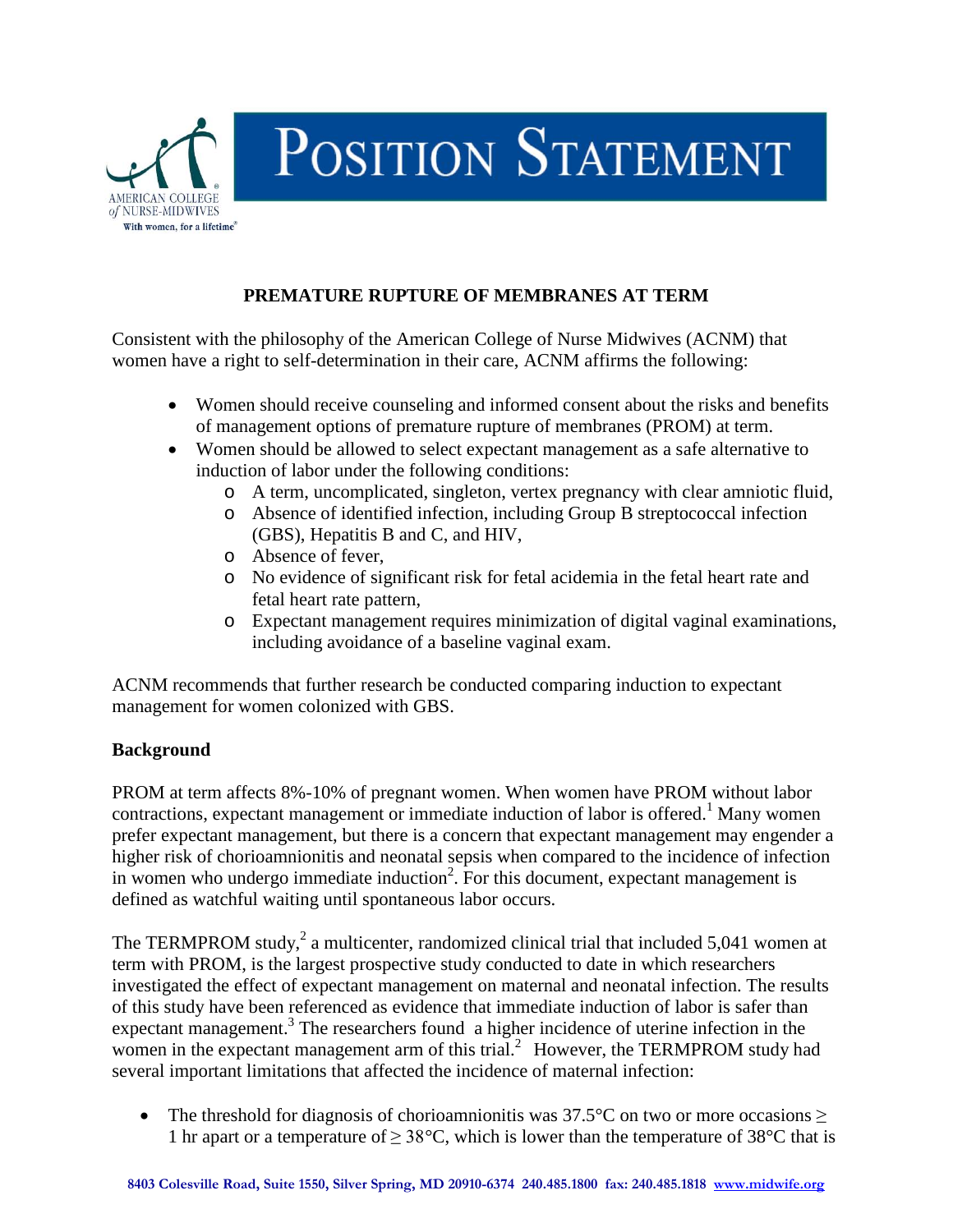commonly used to diagnose chorioamnionitis. This study definition possibly resulted in an over-diagnosis of chorioamnionitis<sup>2</sup>.

- Many women in the study had digital vaginal examinations upon entry to the study.<sup>2</sup> Multiple digital vaginal examinations are an independent risk factor for uterine infection and a stronger predictor of chorioamnionitis than duration of rupture of membranes (ROM). <sup>4</sup> In a secondary analysis of the TERMPROM data set, the authors found that when multiple vaginal exams are minimized, a lengthy interval from ROM to birth had a minimal impact on development of chorioamnionitis.<sup>4</sup>
- In this study, 10.7% of the women were colonized with GBS when they entered the study protocol. The results of the cultures collected at entrance to the study were not known to the clinicians managing these births. 5 Because the study was conducted prior to publication of the current Centers for Disease Control and Prevention (CDC) guidelines for antibiotic prophylaxis for GBS colonization,<sup>6,7</sup> a minority of the women in this study who were GBS + were given antibiotic prophylaxis during labor.<sup>5</sup> Colonization with GBS increases the risk for chorioamnionitis approximately twofold (21% if GBS+ vs. 12% if GBS- ).<sup>4,8</sup> Unfortunately, to date researchers have not compared induction to expectant management in women who are not colonized with GBS. Therefore, it is difficult to extrapolate these results to a population of women who have had cultures at 35-37 weeks and are not colonized with GBS when PROM at term occurs, the population in which expectant management is an option.
- The incidence of neonatal infection was not higher in the expectant management groups in the TERMPROM study than for the women managed with immediate induction.<sup>1</sup> Although more perinatal deaths occurred in the expectant management groups than in the induction groups, this difference was not statistically significant. Four deaths, not attributable to congenital anomalies, occurred in the expectant management group, and none occurred in the induction groups  $(p=0.125)$ . One death was related to birth trauma, one to GBS sepsis, and two were secondary to asphyxia.

The use of the results of the TERMPROM study to suggest that rates of chorioamnionitis are higher in women managed expectantly is questionable given that the clinical management of women managed expectantly in this study predisposed them to develop chorioamnionitis.

## **REFERENCES**

- 1. Zlatnik FJ. Management of premature rupture of membranes at term. *Obstet Gynecol Clin North Am*.1992;19:353-364.
- 2. Hannah ME, Ohlsson A, Farine D, et al. Induction of labor compared with expectant management for premature rupture of the membranes at term. TERMPROM Study Group. *N Engl J Med*. 1996;334(16):1005-1010
- 3. American College of Obstetricians and Gynecologists. ACOG practice bulletin no. 80: premature rupture of membranes. Clinical management guidelines for obstetriciangynecologists. *Obstet Gynecol*. 2007;109(4):1007-1019.
- 4. Seaward, PG, Hannah, ME, Myhr, TL, et al. International Multicentre Term Premature Rupture of Membranes Study: evaluation of predictors of clinical chorioamnionitis and postpartum fever in patients with premature rupture of membranes at term. *Am J Obstet Gynecol* .1997;177(5):1024-1029.